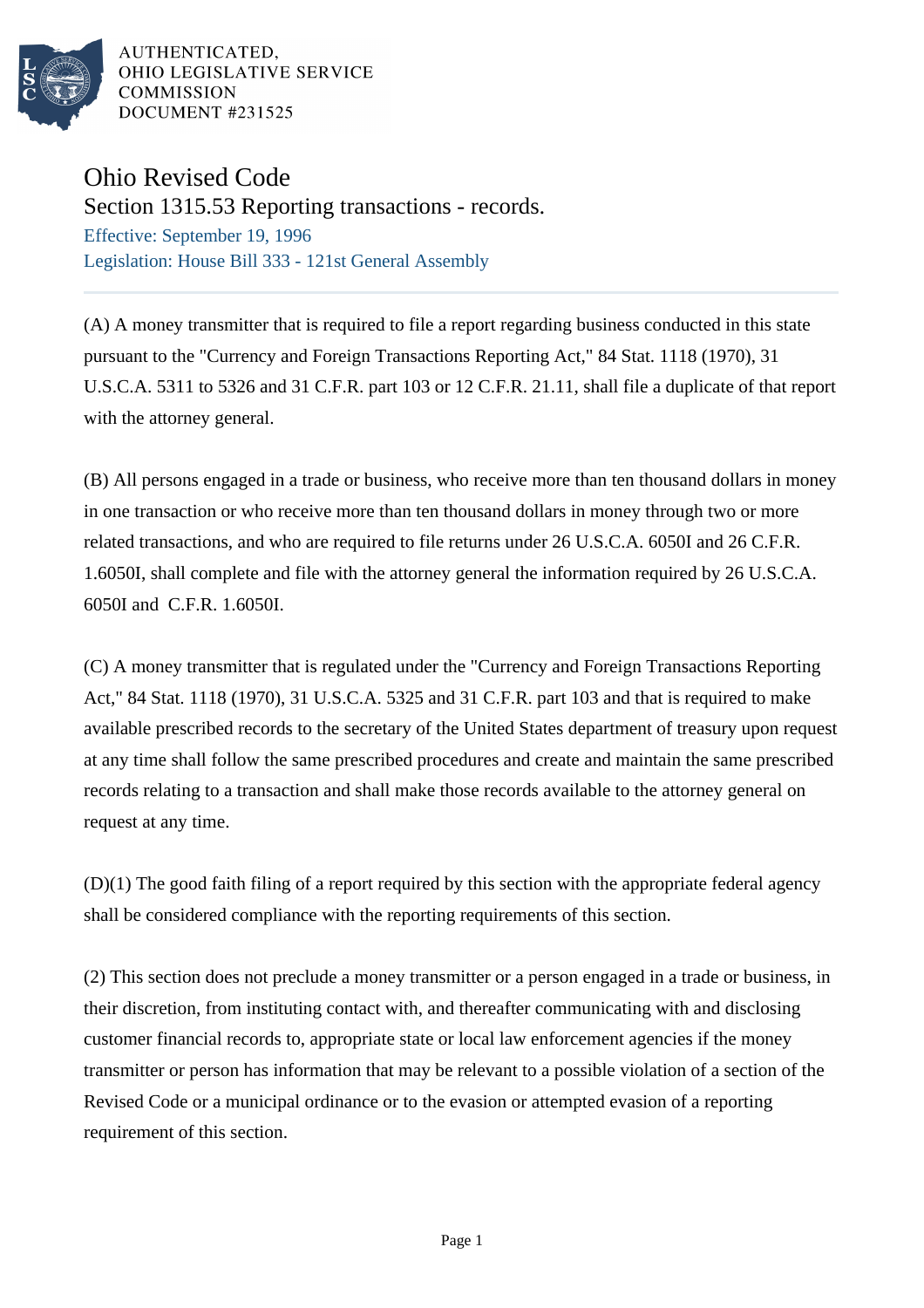

AUTHENTICATED, OHIO LEGISLATIVE SERVICE **COMMISSION** DOCUMENT #231525

(3) A money transmitter, a person engaged in a trade or business, or an officer, employee, agent, or authorized delegate of an entity or person of that nature, or a public official or governmental employee who keeps or files a record pursuant to this section or who communicates or discloses information or records under division  $(D)(2)$  of this section is not liable to its customer, a state or local agency, or a person for loss or damage caused in whole or in part by the making, filing, or governmental use of the report or of information contained in that report.

(E)(1) The attorney general may report possible violations indicated by analysis of the reports required by this section to an appropriate law enforcement agency for use in the proper discharge of its official duties. The attorney general shall provide copies of the reports required by this section to an appropriate prosecutorial or law enforcement agency upon being provided with a written request for records relating to a specific individual or entity and stating that the agency has an articulable suspicion that the specific individual or entity has committed an offense to which the reports appear to be relevant.

(2) No person shall release information received pursuant to division (E) of this section, except in the proper discharge of the person's official duties.

(F)(1) No person shall do any of the following:

(a) Purposely violate or fail to comply with this section;

(b) With the intent to conceal or disguise the fact that money or a payment instrument is the proceeds of unlawful activity, or to promote, manage, establish, carry on, or facilitate the promotion, management, establishment, or carrying on of an unlawful activity, knowingly furnish or provide to a money transmitter, a person engaged in a trade or business, an officer, employee, agent, or authorized delegate of a money transmitter or person engaged in a trade or business, or the attorney general, false, inaccurate, or incomplete information or knowingly conceal a material fact in connection with a transaction for which a report is required to be filed pursuant to this section;

(c) With the intent to conceal or disguise the fact that money or a payment instrument is the proceeds of unlawful activity, or to promote, manage, establish, carry on, or facilitate the promotion, management, establishment, or carrying on of unlawful activity, or to avoid the making or filing of a